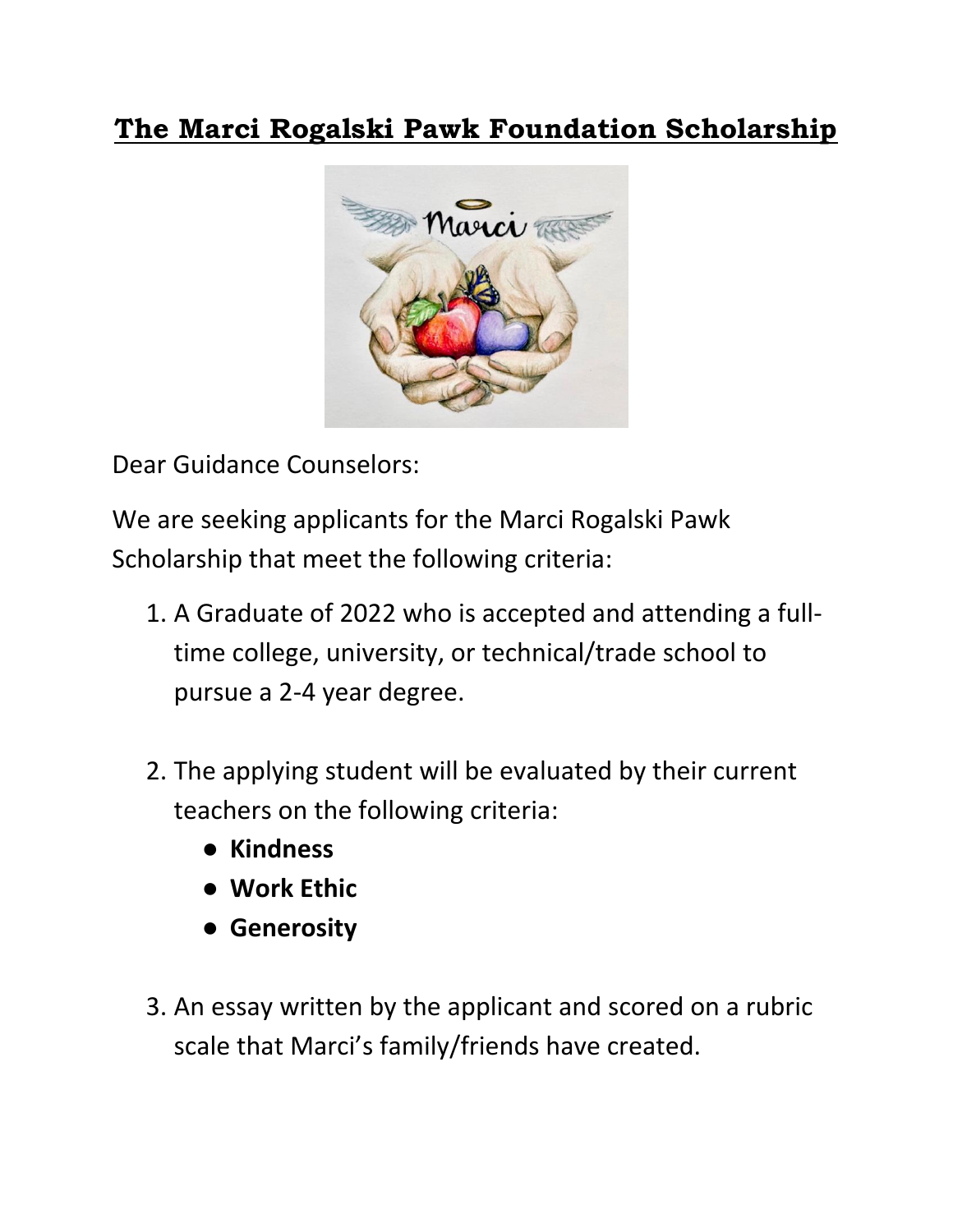Winners of Marci's scholarship will be chosen by a combined cumulative score on the above criteria, along with the score of the applicant's essay. The scholarship is a one-time donation given to the winning student for expenses at the institution they are attending. Immediate family members of the board will not be eligible to apply or receive the Marci Rogalski Pawk Scholarship.

Please distribute the application to any senior who is interested in applying for the scholarship. All completed applications must be emailed to [morelikemarci@gmail.com](mailto:morelikemarci@gmail.com) by April 15, 2022 no later than 11:59 pm in order to be considered.

Sincerely,

The Marci Rogalski Pawk Scholarship Board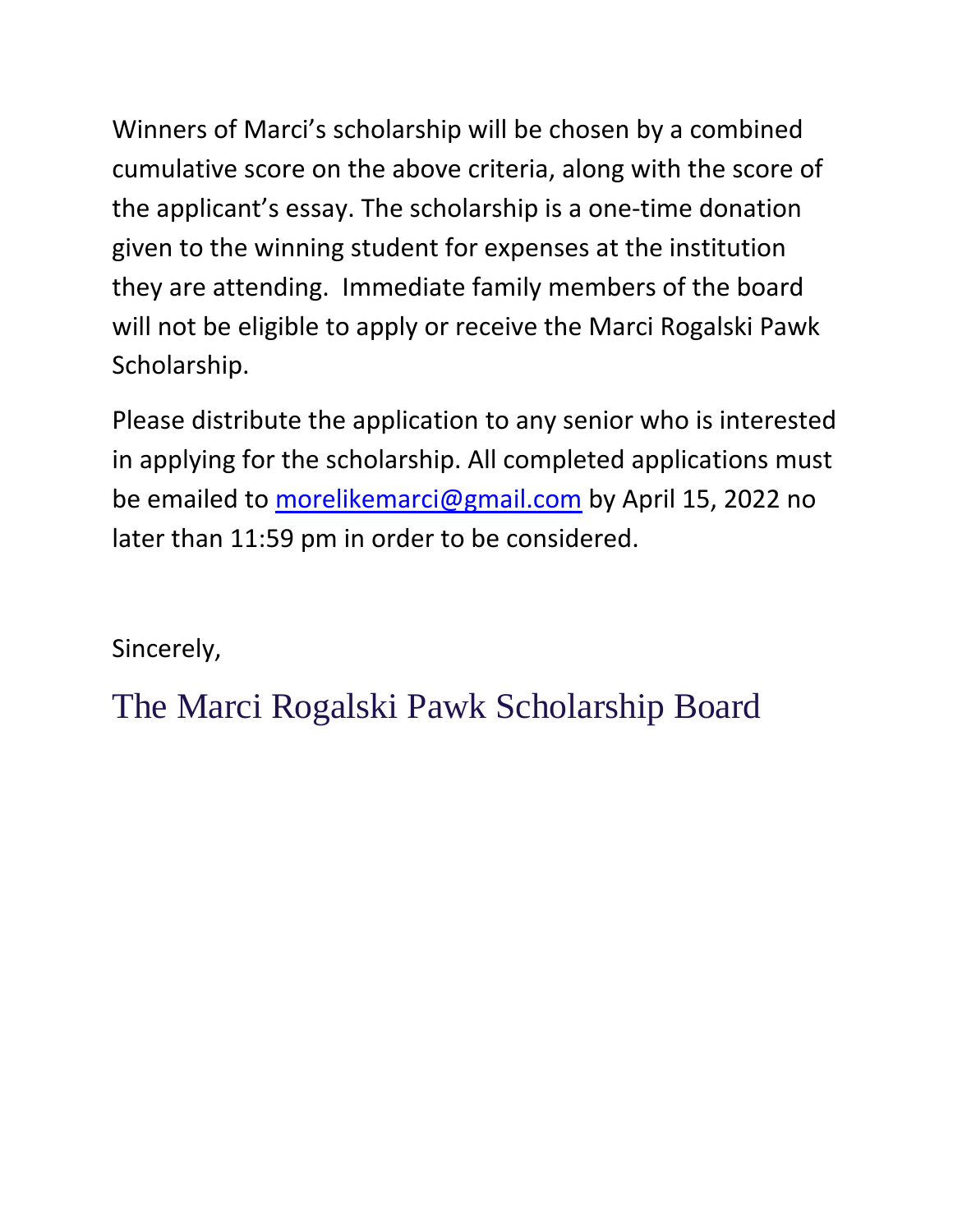

The Marci Rogalski Pawk Scholarship is in honor of our colleague and dear friend Mrs. Marci Pawk. Marci left for her heavenly home on November 3, 2020 after a courageous battle with a rare disease. She lived each day as a member of our community, a loving daughter to Raymond and Theresa Rogalski, dedicated sister to Maria, Michael, David and Adrieann, a fun aunt to many nieces and nephews, a caring cousin to many, and loving wife and mother to Matthew, Olivia, Gabrielle, Isabella and Honey. Marci was a fabulous friend to all of us.

Marci loved and enjoyed her colleagues at Lenape Elementary, where she taught for 21 years. Teaching was her calling as she dedicated her life to being an outstanding and devoted teacher to her students.

Love for her family and friends meant the world to Marci, as her smile and laugh are remembered and missed by many.

The foundation's mission is to carry on Marci's legacy and the philosophy, "More like Marci." This belief is built around the core ideals and values of who Marci was, what she stood for, and what each of us should strive to be:

- 1. Kindness
- 2. Work Ethic
- 3. Generosity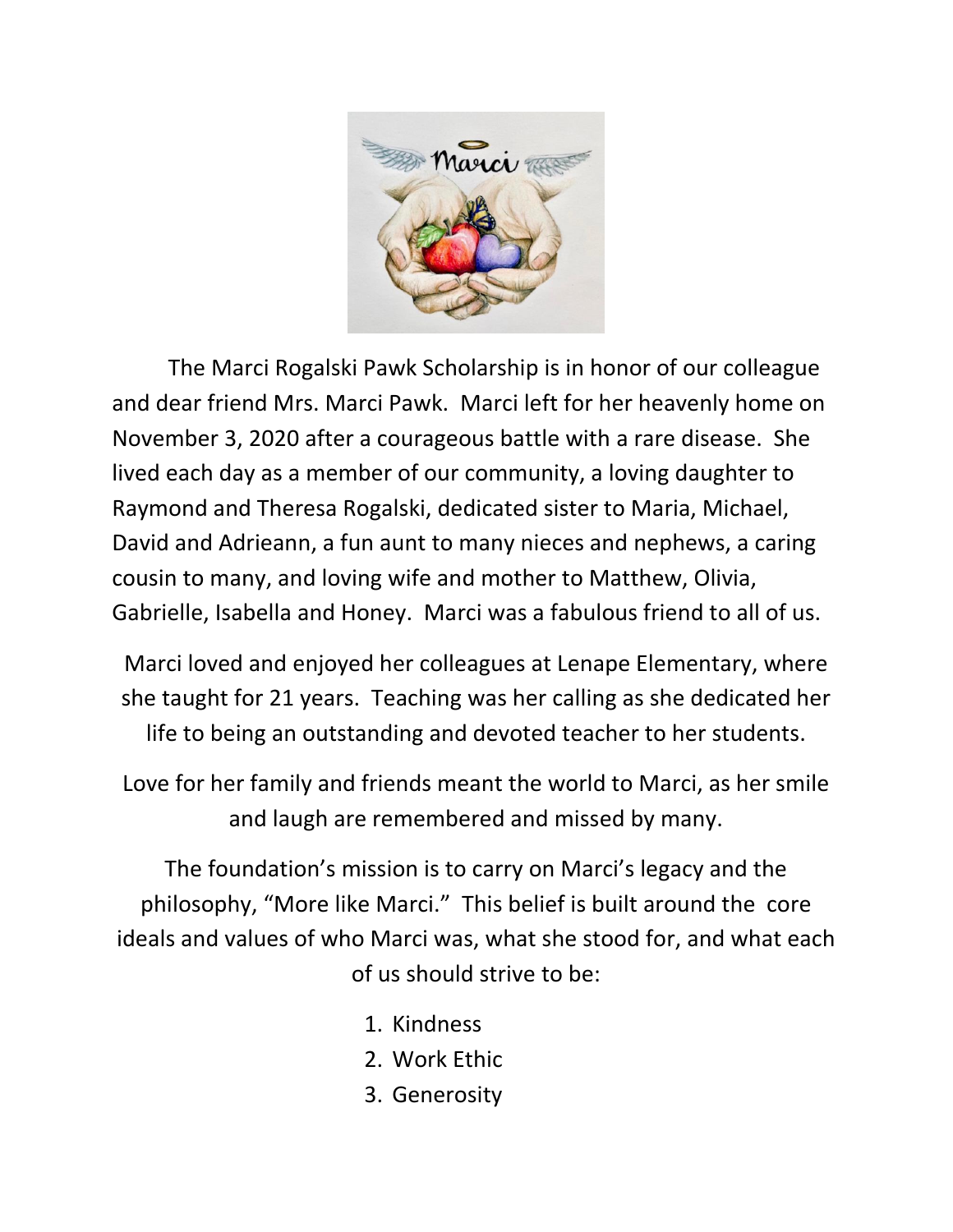## **2021-2022 Marci Rogalski Pawk Scholarship**

**Full-time College, University, Trade/Technical School Scholarship Application Deadline: Friday April 15, 2022 at 11:59 PM**

| <b>Applicant Information (Write Legibly)</b>                                         |
|--------------------------------------------------------------------------------------|
| <b>Student's Name:</b>                                                               |
| Gender: Male_______ Female ________                                                  |
|                                                                                      |
| <b>Student's Email:</b>                                                              |
| <b>Home Address:</b>                                                                 |
| City, State, Zip Code:                                                               |
| Names of Parent (s) or Guardians:                                                    |
| <b>High School (Currently Attending):</b>                                            |
| <b>Volunteer Activities</b>                                                          |
| <b>Extracurricular Activities</b>                                                    |
| Please indicate the school which you are accepted and attending in the Fall of 2022: |
| <b>Potential course of Study:</b>                                                    |